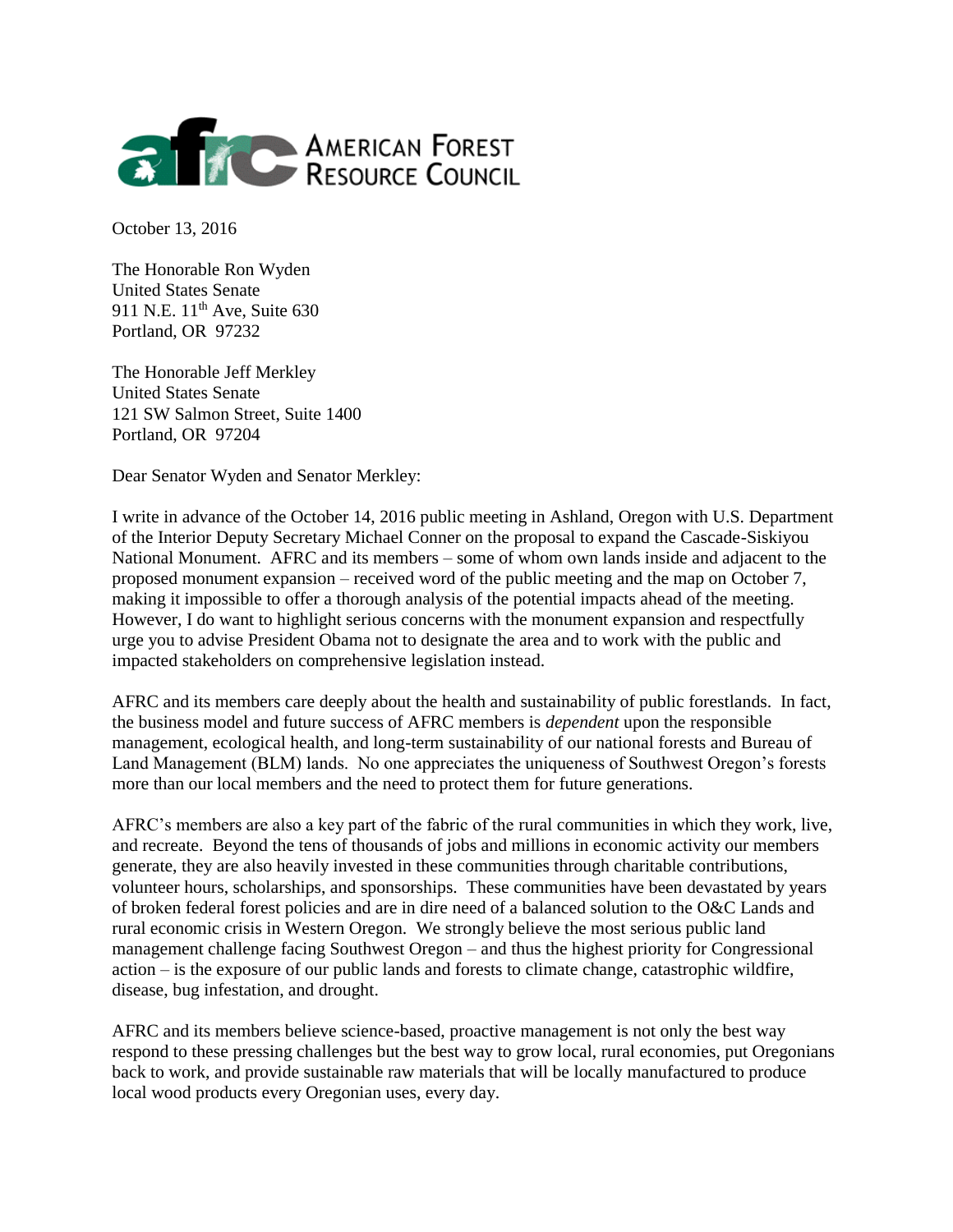**Unfortunately, a national monument expansion would have the opposite effect by preventing federal agencies from maintaining and protecting these unique public lands for future generations.** Many of the lands within the proposed monument expansion are in need of forest thinning and restoration activities to reduce the risk of catastrophic wildfire. In a 2014 environmental assessment (EA) for the Howard Forest Management Project surrounding nearby Howard Prairie Lake, the BLM found these forests to be at "moderate to high risk of losing key ecosystem components due to altered fire regimes causing increased fire risk." The BLM determined that without active management these forests would suffer further deterioration into even higher risk fire regimes. The EA found that "the implementation of thinning would promote increased fire-resilient forest stands by removing suppressed trees while retaining larger trees within treated stands." Unfortunately, this needed forest restoration will not occur if these areas are included in an expanded Cascade-Siskiyou National Monument.

In the face of a warmer, dryer climate and denser forests resulting from decades of fire suppression and a lack of forest management, there is widespread recognition about the need for active forest restoration across this part of Southwest Oregon. In fact, a 2014 paper titled *A new approach to evaluate forest structure restoration needs across Oregon and Washington, USA* published in Forest Ecology and Management by the Nature Conservancy and others, identified most of the lands proposed for inclusion into the National Monument as having "moderate to high active restoration needs." The authors of this paper determined that these "forest restoration needs were dominated by the need for thinning" and that "disturbance alone cannot restore forest structure." Far from "protecting" these areas, an expanded national monument will most likely result in the loss of these unique lands to stand-replacing catastrophic wildfire.

**Neighboring private lands, local communities, and the local forest products industry infrastructure will also be put at risk by an expansion of the Cascade-Siskiyou National Monument.** Private forest lands included in – and adjacent to – the expanded national monument will face an elevated risk of catastrophic wildfire, disease, and insect infestations coming from unmanaged neighboring federal lands. Nearby homes and communities in the wildland urban interface (WUI) will also face increased wildfire risk as fuel loads continue to increase and forest health deteriorates. An already dwindling local forest products industry infrastructure – sawmills, loggers, and truckers – will face a further reduction in the amount of land available for sustainable, responsible management.

The proposed monument expansion includes a significant amount of private land within its boundaries – much of it in a checkboard pattern with BLM lands. Road access to these lands is often dependent on reciprocal right-of-way agreements between private landowners and the BLM. Maintaining road access across an expanded national monument to privately owned and managed forestland will be made more difficult and expensive. There will be public pressure to close privately constructed and maintained roads, to acquire "inholdings" within the expansion, and increased userconflicts as ownership boundaries become blurred on-the-ground.

The proposed designation also comes just months after a major revision to BLM's Resource Management Plans (RMPs) that govern management decisions on more than two million acres of statutorily unique O&C Lands. The RMPs administratively remove 74 percent of the BLM lands in these drier forest types out of ongoing, sustainable forest management and place them into reserves. With less than 26 percent of Southwest Oregon BLM forests designated for ongoing management, we will continue to witness declines in active forest management and the resulting timber harvests.